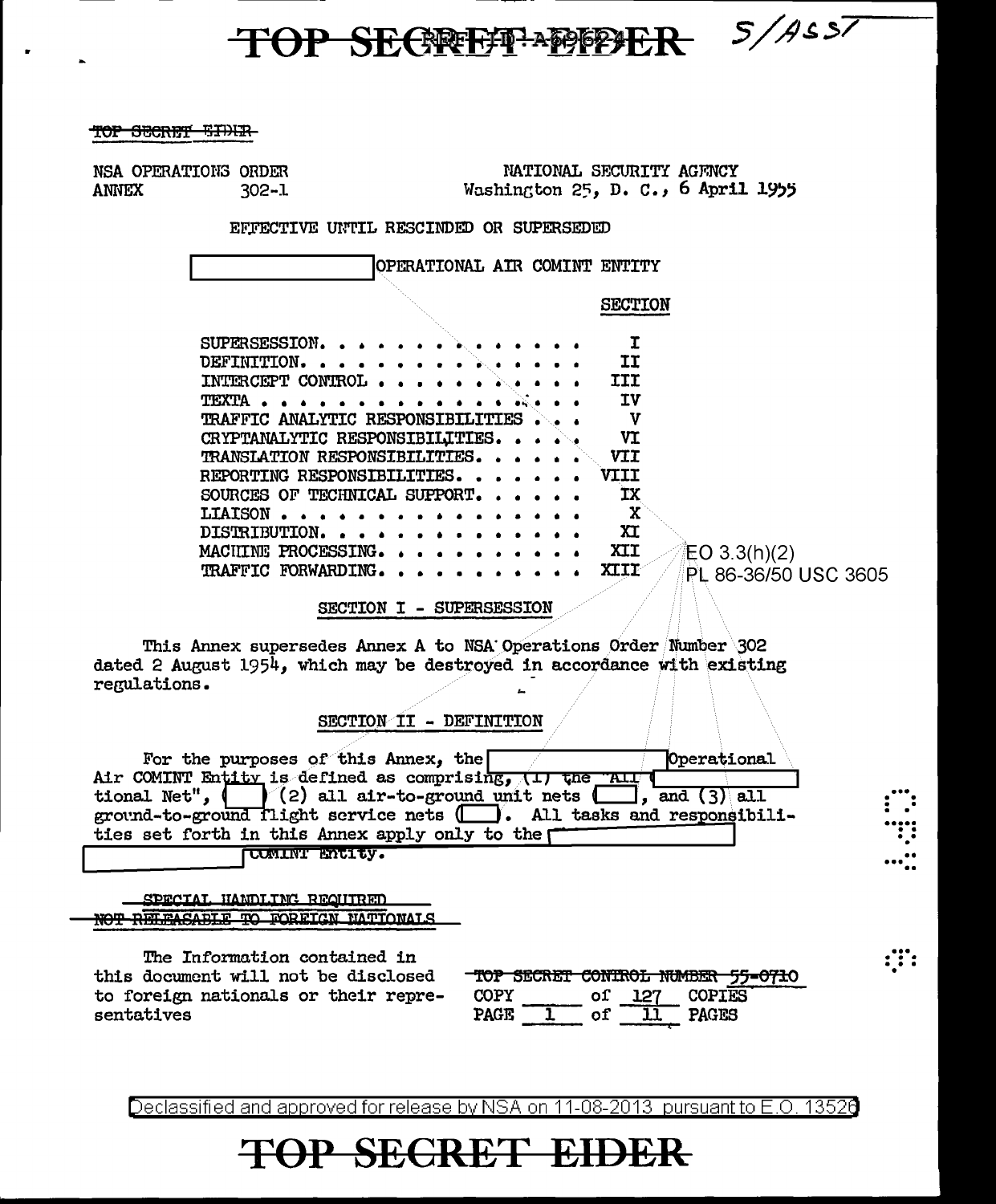### **TOP SECRESS FHDER**

TOP SECRET EIDER

 $\frac{1}{1}$ 

 $\mathbf{:::}$ 

NSA OPERATIONS ORDER ANNEX 302-1

6 April 1955

#### SECTION III - INTERCEPT CONTROL

The 6920th Security Wing has full intercept control responsi-1. bility for the positions allocated to the

COMINT ENCITY (EXCEPT for the flight service nets) and designated <del>as d</del>ategory C positions in accordance with NSA Circular 51-10. The positions allocated to cover the ground-to-ground flight service nets are designated as Category J positions.

2. The 6920th Security Wing will forward, by bag, a monthly recapitulation of intercept assignments to NSA as soon as possible after the end of each month.

3. NSA is responsible for changes in the number of roost crons assigned to each category as outlined in NSA Circular 51-10.

#### SECTION IV - TEXTA

PL 86-36/50 USC 3605  $EO(3.3(h)(2)$ 

1. The 6920th Security Wing is the source for the production of official TEXTA in accordance with procedures outlined in the current TEXTA handbook, for all elements of the

**JUCTAINT ENTITY referred to in Section II (except for the Central/** South China area, for which is the official TEXTA source) and is responsible for the necessary timely dissemination of official TEXTA originated by them.

2. TEXIN developed at NSA, and subordinate units of the 6020th Security Wing is to be forwarded to the 6020th Security Wing. The 6920th Security Wing is responsible for assimilation, or comment when TEXIN details are not acceptable.

3. For those areas for which is the source for the production of official TEXTA, the 6920th Security Wing will forward TEXIII to for review and comment as necessary.

TOP SECRET CONTROL KUNBER 55-0710 COPY of 127 COPIES  $\overline{2}$ PAGES **PAGE** of <u>11</u>

### <del>TOP SECRET EIDER</del>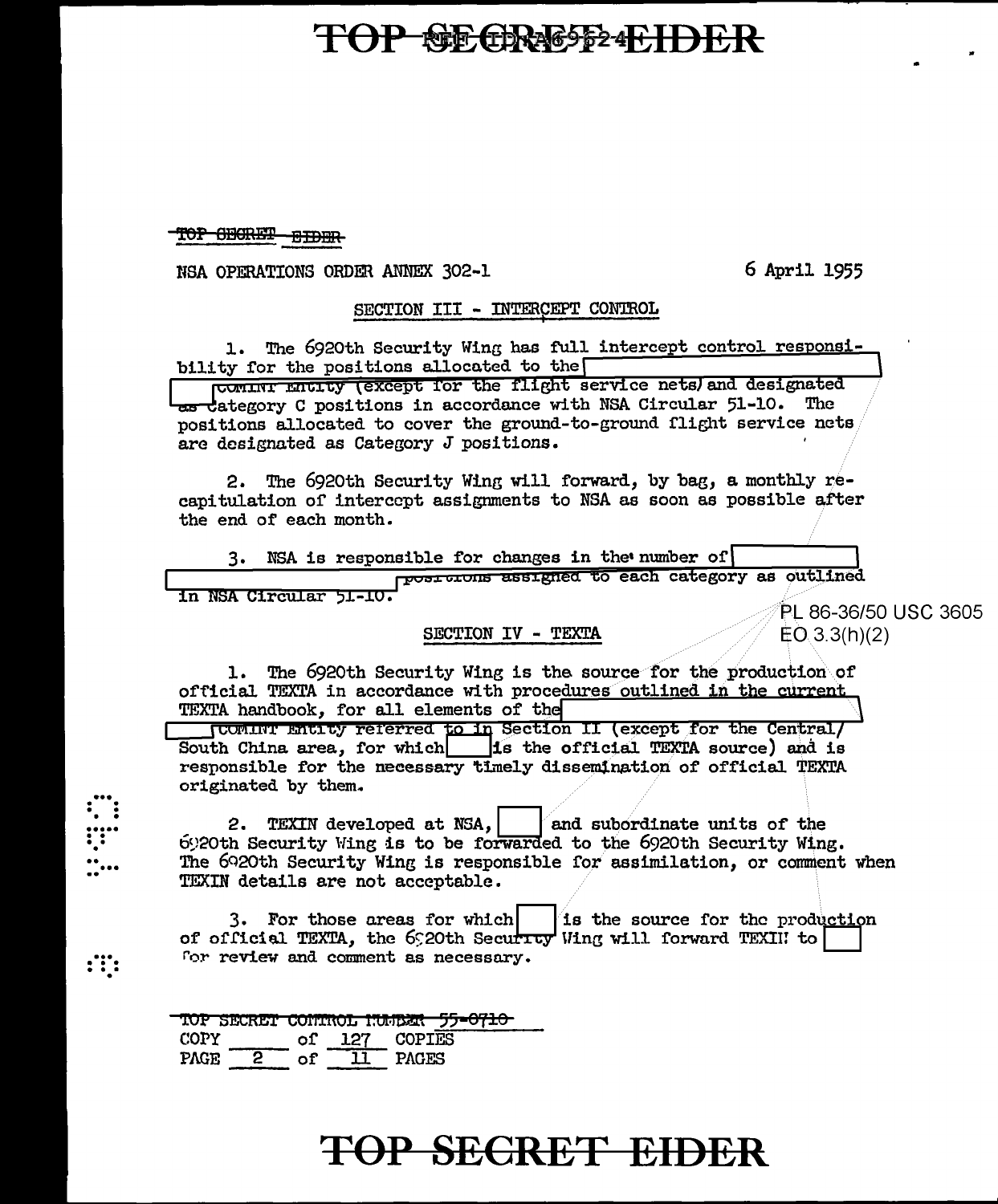### **P SEPERIDENSION**

TOP SECRET FIDER

•

NSA OPERATIONS ORDER ANNEX 302-1 6 April 1955

### SECTION V - 'IRAFFIC ANALYTIC RESPONSIBILITIES

1. The 6920th Security Wing is responsible for full scale  $T/A$ effort on a seven-day week basis for all elements of the effort on a seven-day week basis for all elements of the

the responsibility for daily and short-term reporting. This effort shall, as a basic minimum, include integrated processing at one location of all available materials from all portions of this entity in order to accomplish necessary fusion.

2. NSA will conduct  $T/A$  as necessary for technical control and technical support purposes and as a part of the NSA responsibility for conduct of long-term studies.

### SECTION VI - CRYPTANALYTIC RESPOMSIBILITIES

1. NSA is responsible for the determination of those cryptographic systems to be processed by the 6920th Security Wing. Normally, NSA will assign to the 6920th Security Wing those systems falling in States of Solution 3 through 5 (reference NSA Circular 52-17).

2. Under this State of Solution arrangement, the following systems will be the responsibility of the 692oth Security Wing:

(None at present)  $\angle$  EO 3.3(h)(2) PL 86-36/50 USC 3605

 $\vdots$  .

...<br>....<br>...<br>... .. ... ..

. .. . . . . . . .

3. When it has been determined that a system has reached State of Solution 3, responsibility for the system will normally be transferred to the 6920th Security Wing. This transfer will be effected through technical channels. NSA will notify  $\vert$  of all such transfers.

4. 6920th Security Wing will notify NSA by message with appropriate precedence, of all changes in encipherment. When a new system appears, or an existing system changes to State of Solution 2 or below (initially determined by the 6920th Security Wing) and it cannot be solved within 72 hours, the 6920th Security Wing will immediately begin forwarding the raw traffic to NSA by electrical means with routine precedence. NSA will advise the 692oth Security Wing when this electrical forwarding will cease.

|      |     | TOP SECRET CONTROL NUMBER 55-0710 |
|------|-----|-----------------------------------|
| COPY | 127 | <b>COPTES</b>                     |
| PAGE |     | PAGES                             |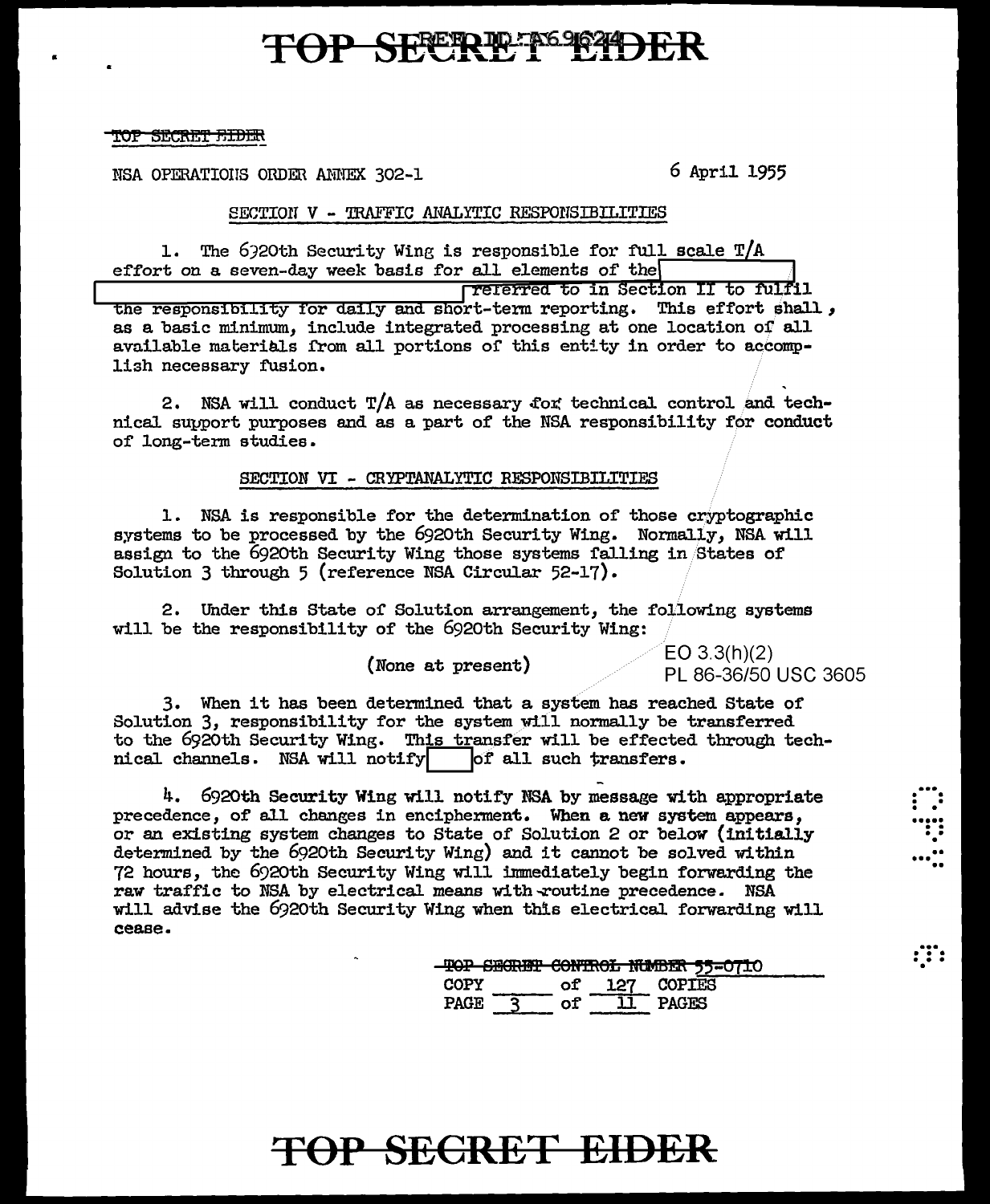### **TOP SEGRETS EIDER**

TOP SECRET EIDER

NSA OPERATIONS ORDER AINEX 302-1

6 April 1955

5. If there should be any question as to whether a system is in State of Solution 2 or below, the 6920th Security Wing will adhere to the traffic forwarding procedure outlined in Paragraph 4 until the question is resolved.

6. Temporary UKUSA system short titles will be assigned and forwarded to NSA in accordance with NSA Circular 52-1.

7. The 6920th Security Wing is responsible for submitting Monthly Cryptanalytic Status Reports (NSA Circular 52-17) recapitulating the status of all systems which have been assigned to it. NSA will issue status reports as necessary on systems in States of Solution 0, 1 and 2.

8. In addition to the monthly cryptanalytic status report required by NSA Circular 52-17, the 6920th Security Wing will prepare a separate C/A System Recap report at least once each calendar quarter on each system for which it is responsible. These reports will contain a complete description of the entire system as follows:

a. Introduction

Narrative description of system's use.

b. Summary

Narration of history of the system.

c. Details

 $\mathbf{ii}$ 

Description of cryptographic details of the system.

- d. Appendices
	- (1) Appendix A Present a master list of code recoveries with validities.
	- (2) Appendix B Recap all code und climer recoveries, including keys, strips, starting points, substitution tables, etc.

<del>רנים=75 אליי וחו והונדרט עומל 2 PP.</del>  $\frac{1}{2} \frac{f(G)}{f(G)} = \frac{1}{1!} \frac{2}{1!} \frac{1}{2!} \frac{1}{2!} \frac{f(G)}{1!} = \frac{1}{2} \frac{1}{2!} \frac{f(G)}{1!}$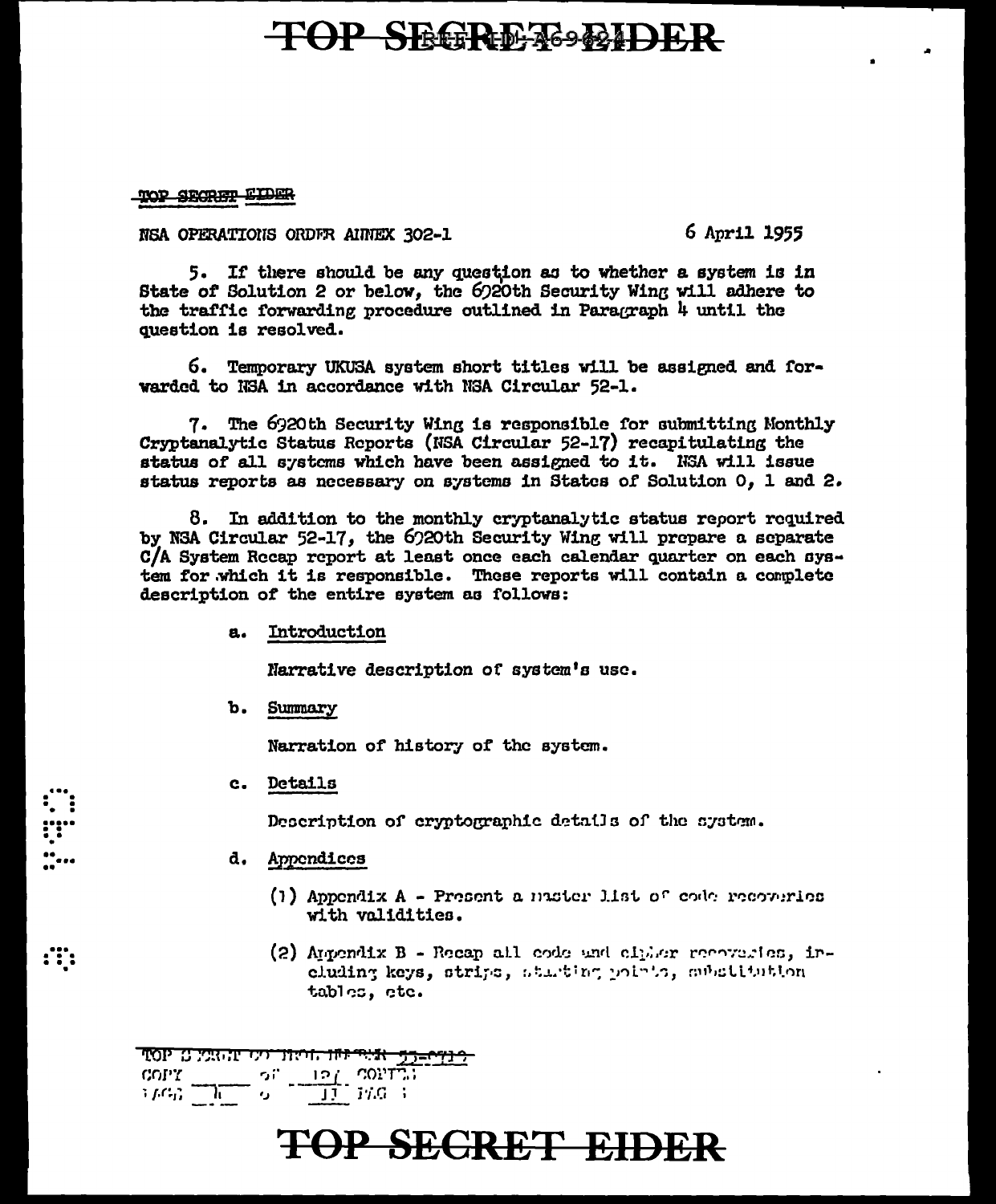### **OP SECRETIO AGPET**

PL 86-36/50 USC 3605  $EO 3.3(h)(2)$ 

<del>ror shekni</del>r

HEA OPERATIONS ORDER ANNEX 302-1.

6 April 1955

#### SECTION VII - TRANSIATION RESPONSIBILITIES

1. The 6920th Security Wing is responsible for publication of significant translations. This responsibility includes review and re-<br>publication, as necessary, of all significant, unique, translations Palling within this COMINT Entity.

2. All translations will be published by the 6020th Security Wing using the NSA Bulletin Format.

3. N3A will review the translations made by the 6920th Security Wing for technical control and technical support purposes.

#### SECTION VIII - REPORTING RESPONSIBILITIES

1. Technical Reports

a. The 6920th Security Wing is responsible for timely technical reporting as necessary including the preparation of the following:

- (1) Official TEXTA and comments on TEXIN received at the 6920th Security Wing.
- (2) Weekly Traffic Analysis Summary (Weekly TASUM). **Sec** Appendix A.
- (3) Monthly Recapitulation of Intercept Assignments.
- (4) Monthly Cryptanalytic Status Report.
- (5) Cryptanalytic recoveries.
- (6) C/A System Recap Reports.
- (7) Such additional technical reports as may be required by NGA Circular (50-scries) or which are derived from the normal analysis activity of the station.

| <b>MAD CRADING COMMONS WERDEN</b>       |      |              |  |
|-----------------------------------------|------|--------------|--|
| <u>TOI DECHELO ACHITA HOMIDEN JA-UI</u> |      |              |  |
| COPY                                    | of - | 127 COPIES   |  |
| PACE                                    | oΓ   | <b>PACES</b> |  |

 $\ddot{\mathbf{u}}$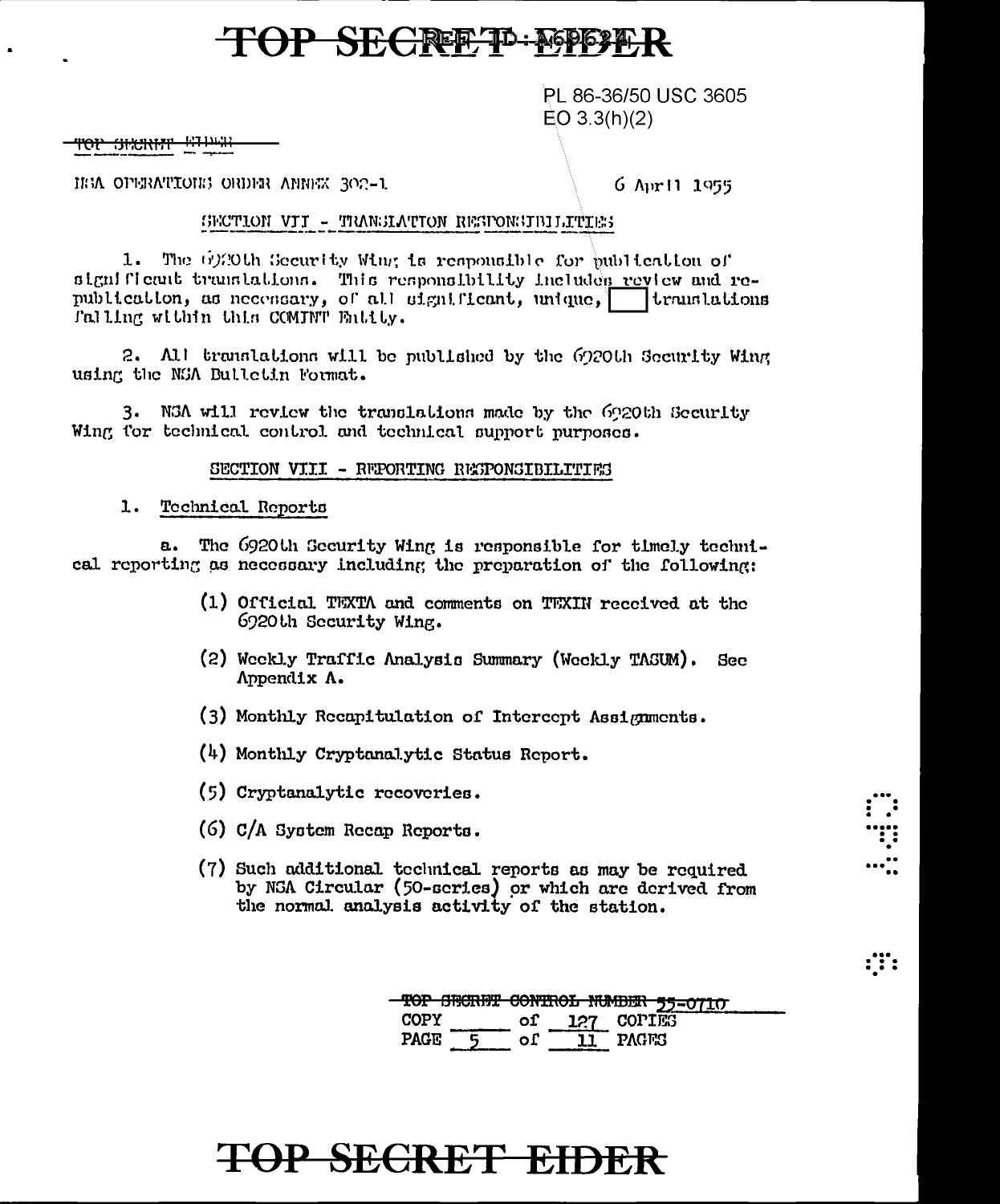### TOP SECRETT TO 1942

TOP SECRET EIDER

NSA OPERATIONS ORDER ANNEX 302-1

6 April 1955

b. Where the 6920th Security Wing requires semi-processed material from its subordinate units, NSA, upon specific request, will be provided with information copies of such material. The 6920th Security Wing will inform NSA of the means employed to collect such material.

c. NSA is responsible for technical reports which result from long-term studies conducted at NSA and those studies involving fusion of technical material from this problem with material from other nondecentralized problems. The 6920th Security Wing will be an addressee on these reports.

d. In the event the 6920th Security Wing possesses the capability for production of any long-term techniqul studies on

TER WILL be informed in advance of TUIL details of purpose, scope etc. of the contemplated study.

2. End-Product Reports

PL 86-36/50 USC 3605  $EO 3.3(h)(2)$ 

The 6920th Security Wing is responsible for producing the  $a.$ following end-product reports on the Problem:

(1) Translations

- $(2)$  Daily
- (3) Monthly Multiplace and Fighter Activity Report. Deesiled instructions for preparing this report will be forwarded through technical channels.
- $(4)$  Spot reports as necessary.
- $(5)$  "Wran-un" reports. These reports are to be similar to the HSA O/CC-A series, and will be distributed to interested consurers (see Section XI) in hard cony form: however, the more significant reports are also to be issued in gisted form and transmitted electrically to interested consumers. The gist does not replace the hard copy, which will be distributed.

<u>TOP SECRET COFFINITIONS - 55-0710</u> **COPY** 127 COPIES ່ເມີ PACE 6 ັດໃ 11 PAGES

 $\mathbf{ii}$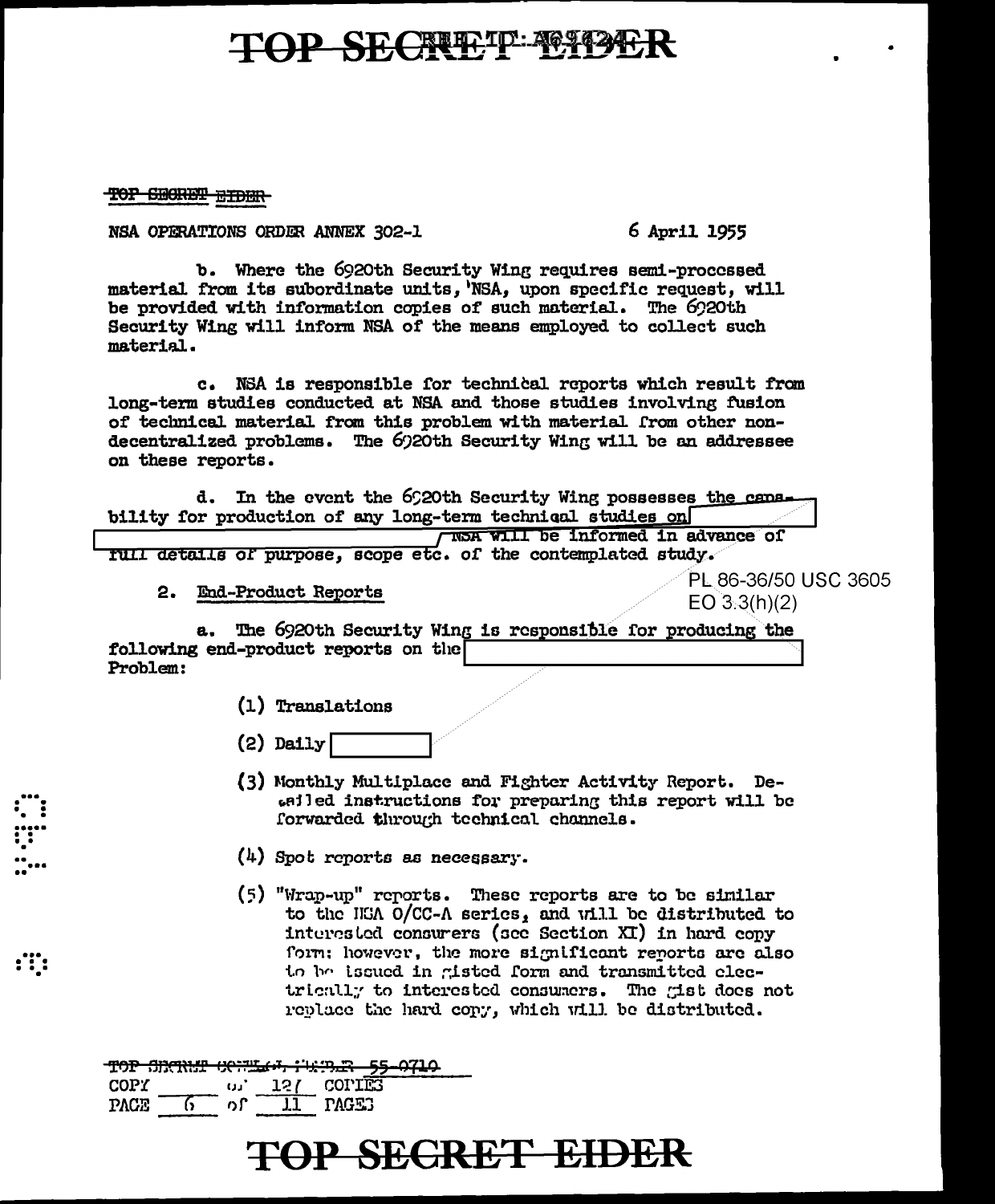### **TOP SEGREEFSTER**

#### <del>יקון געיה ברי</del>ט <del>-\*\*\*\*\*\*\*\*</del>

ESA OPERATIONS ORDER ANNEX 302-1.

6 April 1955

b. It's is responsible for end-product renorts which are produced as a result of long-term studies and those studies involving fusion of this problem with other non-decentralized COMINT Entities. RSA will be informed in advance of full details of purpose, scope, etc., of the contemplated dudy. Any long-term end-product reports produced by the G 20th Security Wing on the Problem will be passed to WiA for review and publication.

### SECTION IX - SOURCES OF TECHNICAL SUPPORT

1. The 6920th Security Wing is responsible for technical support to subordinate units.

2. N3A is responsible for technical support to the 6020th Security Wing and its subordinate units.

### SFCTION X - LIAISON

The liaison channel with  $\Box$  on routine matters pertaining to the problem decentralized by terms of this annex will be 6920th Security Wing to SUSIO (info: NSA, NSAFE, and NSAPAC). The liaison channel on non-routine matters will be G.20th Security Wing to NSA  $\Box$  NGAFE, and HGAPAC).  $($  info: SUSLO $\Gamma$ 

#### SECTION XI - DISTRIBUTION

1. Technical Reports - Technical reports are to be distributed to the organizations listed by the means indicated.

a. Official TEXTA + by electrical means to:

 $(1)$  IEA  $(2)$ 

PL 86-36/50 USC 3605  $EO 3.3(h)(2)$ 

(3) Subordinate units of the 6220th Security Wing as appropriate.

TEXIII - The 6 20th Security Wing will forward comments on  $\mathbf{h}$ . moving considered appropriate, to the organization submit-TENII (info: all other information addressees of the TEXIII). i form Lh.

| TOP SECRET CONTROL NUMBER 55-0710 |    |     |               |  |
|-----------------------------------|----|-----|---------------|--|
| COPY                              | nΓ | 127 | <b>COPIES</b> |  |
| ኮለርፑ                              | nſ |     | <b>PACES</b>  |  |

:T: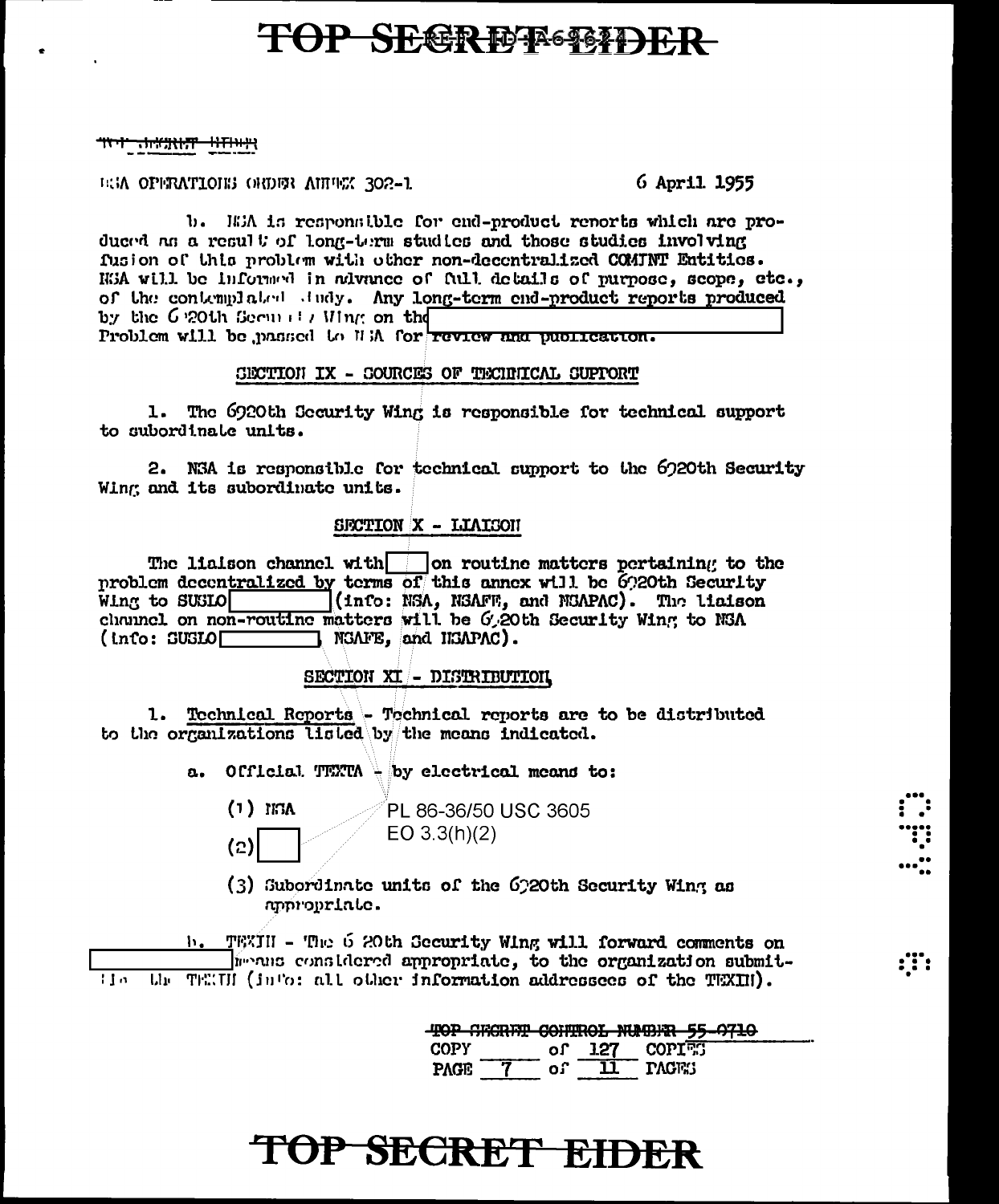### TOP SECRETE B113

TOP SECRET EIDER

...<br>...<br>...<br>..

 $\mathbf{r}$ .<br>....

 $:$   $:$   $:$ 

NSA OPERATIONS ORDER ANNEX 302-1 6 April 1955

c. Weekly  $\underline{\text{MAX}}$  - by courier to NSA and  $\begin{bmatrix} . & \text{NSA} & \text{will for-} \\ . & \text{NSA} & \text{will for-} \end{bmatrix}$ ward three copies to

d. Monthly Recapitulation of Intercept Assignments - eight copies by bag to NSA.

e. Monthly Cryptanalytic Status Reports - in accordance with NSA Circular 52-17.

end  $\begin{bmatrix} \text{f. C/A System Recap Reports - by bag to NSA,} \\ \text{(2 copies)} \end{bmatrix}$ 

g. Cryptanalytic recoveries as available  $\sim$  by electrical means to NSA and  $\vert$ 

2. End-product reports will be distributed automatically to Air Force recipients in accordance with Section V, paragraph 9 of NSA Operations Order No. 302. Distribution to non-Air/Force recipients will be as follows:

a. Translations - by electrical means to:

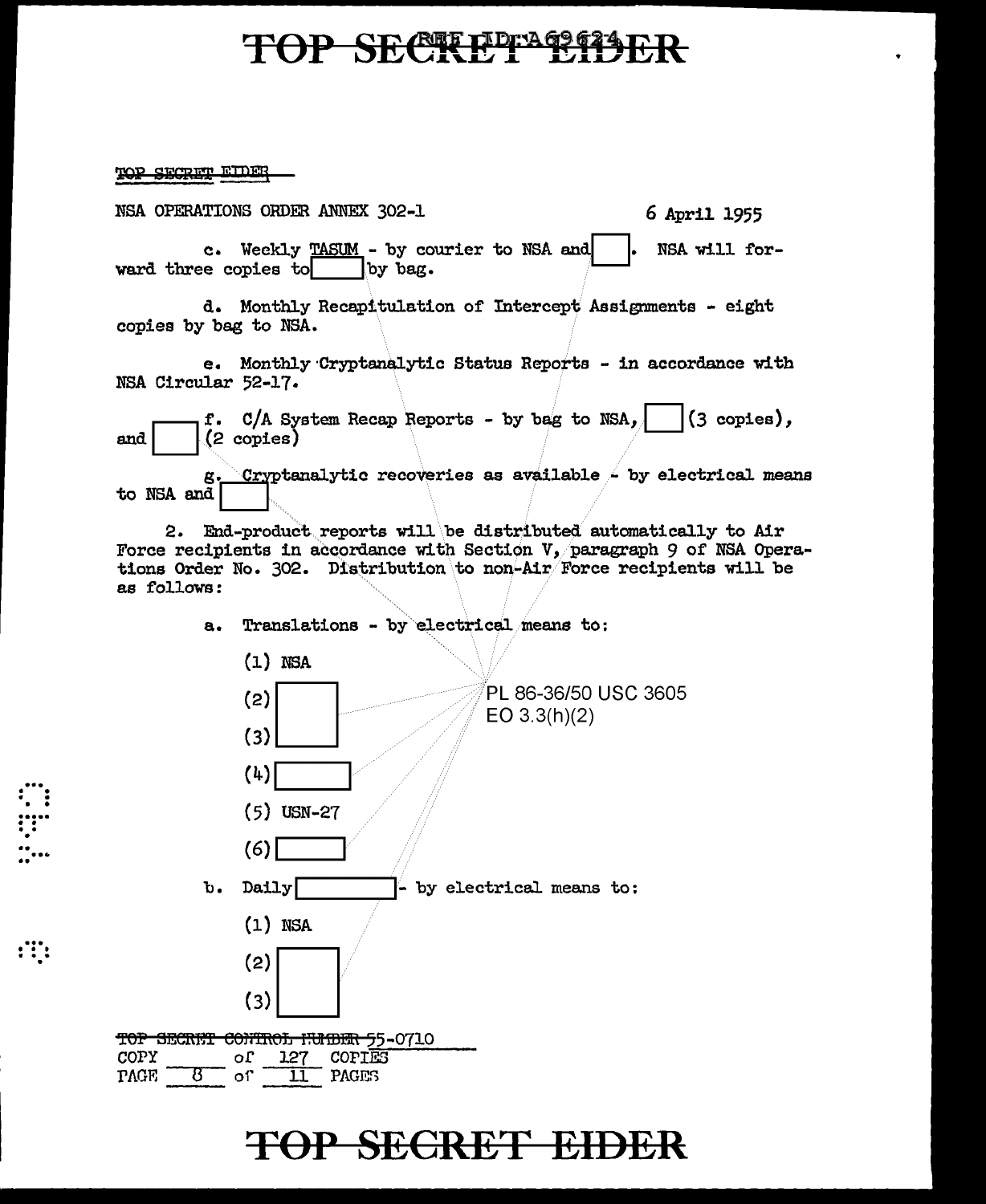### TOP SECREPPARTY

•

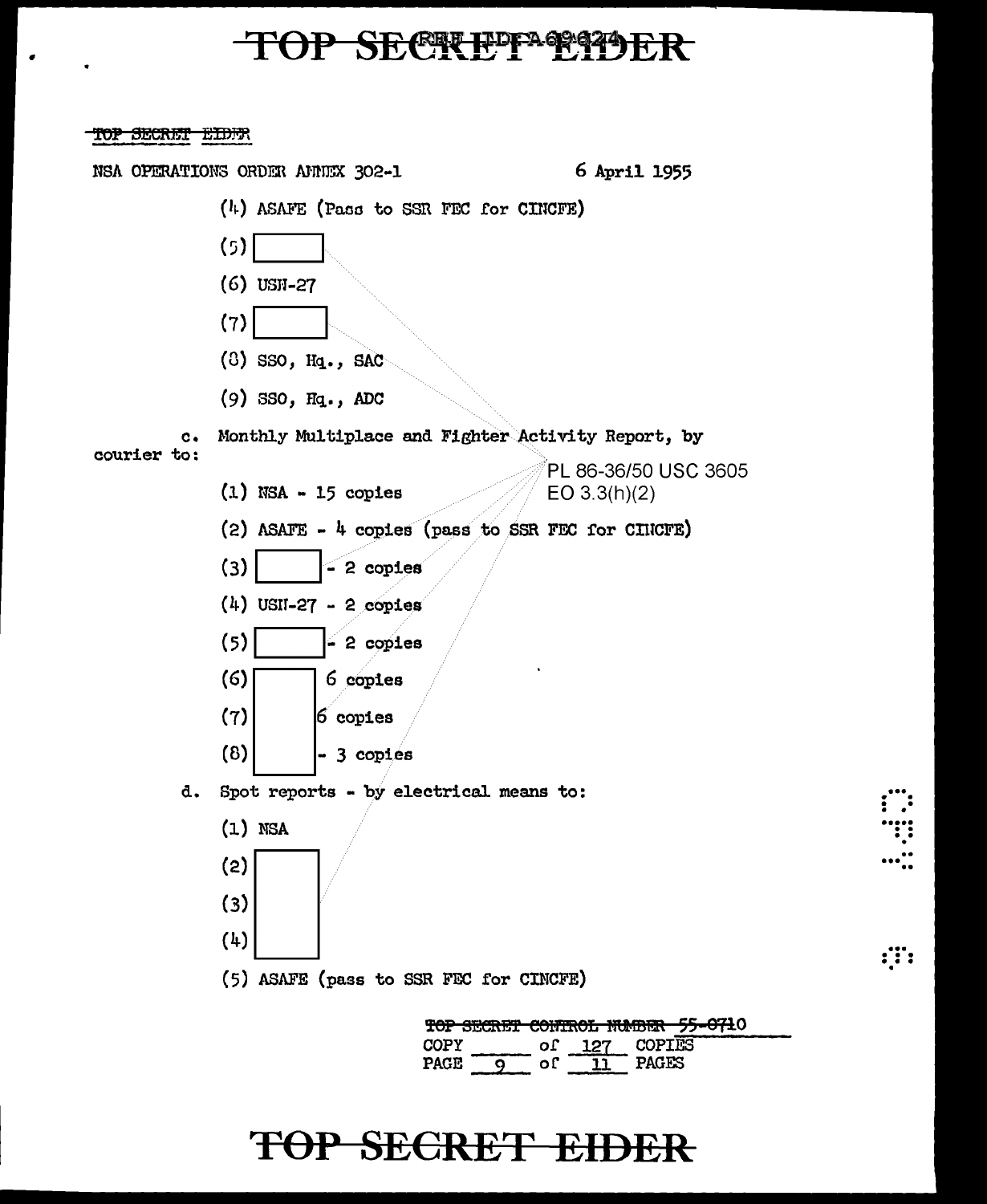## **TOP SECRETE ESPECT**

<del>TOP UNRKT</del>

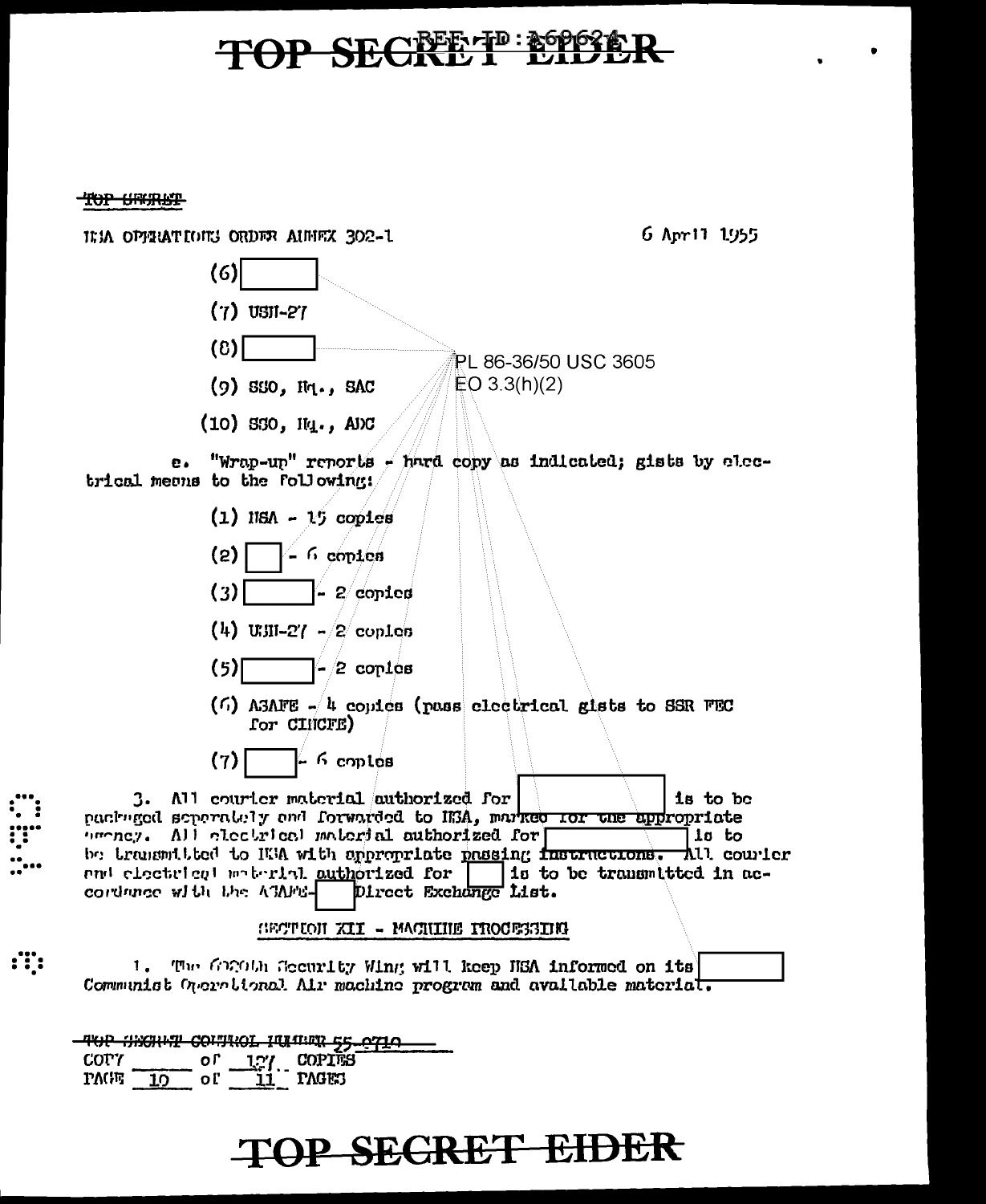$EQ_33(h)(2)$ PL 86-36/50 USC 3605

#### TOP SECRET <u> #IDIR</u>

 $\epsilon$ 

NSA OPERATIONS ORDER ANNEX 302-1

6 April 1955

∷∷

2. Any future NSA requirements will be initiated through technical channels by specific request.

In general, cryptanalytic IBM processing on the з. Froblem at the 6920th Security Wing will be restricted to the systems assigned under the provisions of Section VI.

4. NSA will retain responsibility for machine support on long term studies and all special requirements of NSA and the 6920th Security Wing. This support includes technical advice and machine processing.

#### SECTION XIII - TRAFFIC FORWARDING

The 6920th Security Wing is to forward copies of all intercepted traffic to NSA in accordance with the NSA Traffic Forwarding Directive.

BY COMMAND OF LIEUTENANT GENERAL CANINE:

OFFICIAL:

v<br>ardura (

M. T. CARDINAL Major **WAC** Actg Asst Adj Gen

DISTRIBUTION Special

Incl: Appendix A ALFRED R. MARCY Colonel, US Army Deputy Director Production

#### PAGE 11  $\overline{\phantom{a}}$  of  $\overline{\phantom{a}}$ 11 **PAGES**

оf

TOP SECRET CONTROL NUMBER 55-0710

127

COPIES

### TOP SECRET EIDER

**COPY**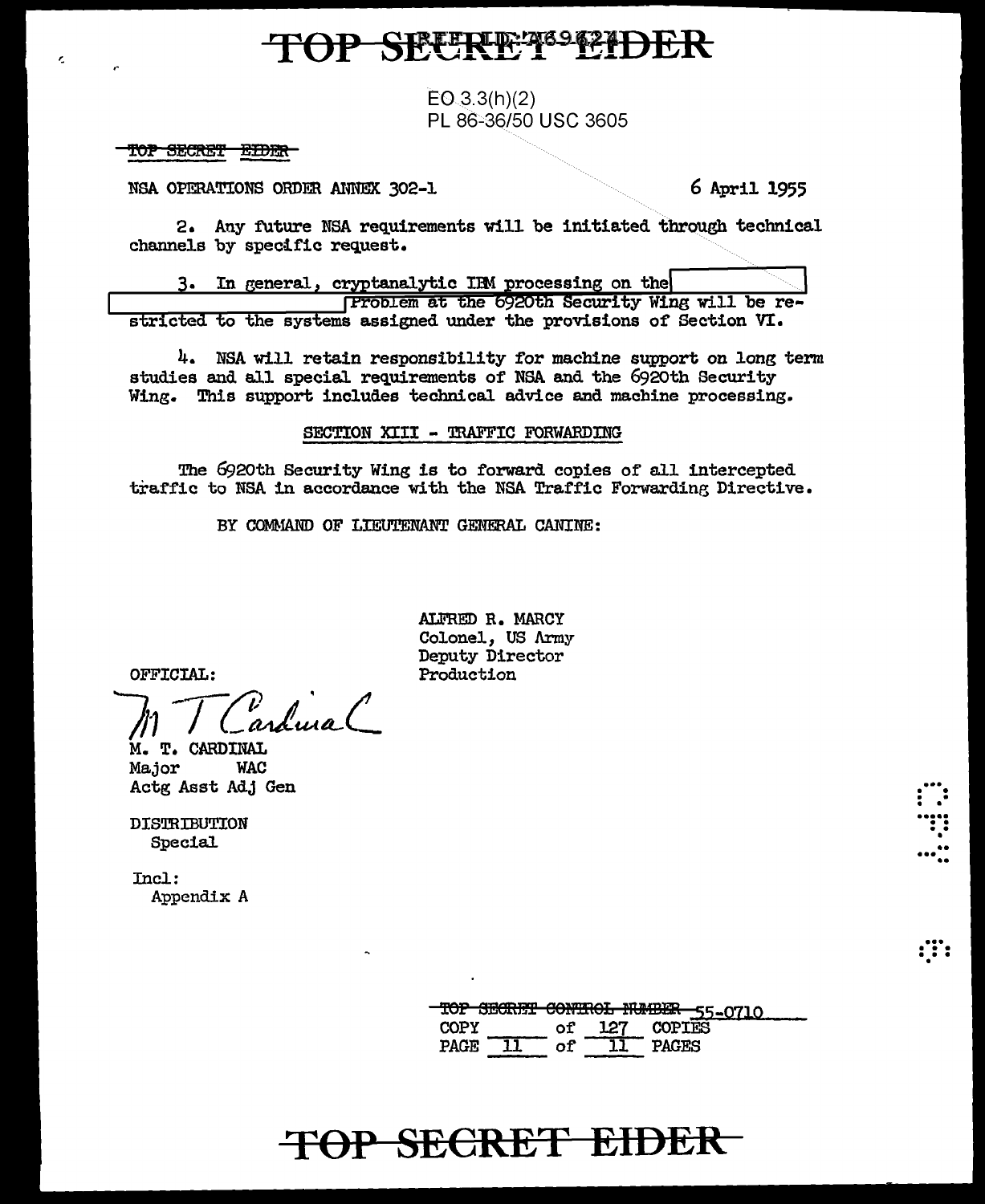### **TOP SECREPREEDER**